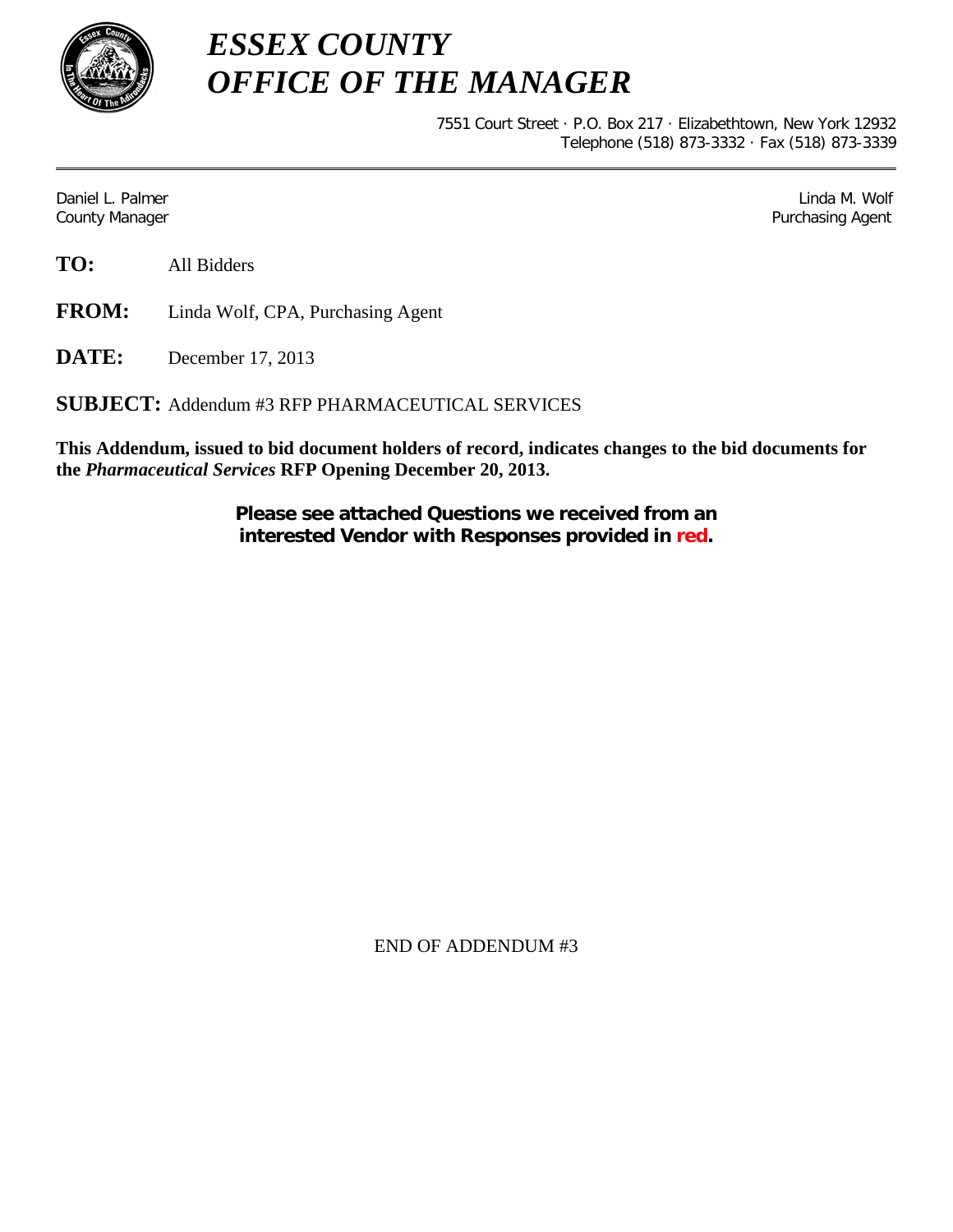What is the average number of prescriptions filled per month over the past 12 months? AVG. 125 Prescriptions per month

How many medications are (or what percentage of medications is) dispensed as stock? As patient-specific? ALL OTC are stock Items

\_\_\_\_\_\_\_\_\_\_\_\_\_\_\_\_\_\_\_\_\_\_\_\_\_\_\_\_\_\_\_\_\_\_\_\_\_\_\_\_\_\_\_\_\_\_\_\_\_\_\_\_\_\_\_\_\_\_\_\_\_\_\_\_\_\_\_\_\_\_\_\_\_\_\_\_\_\_\_\_\_\_\_\_\_\_\_\_\_\_

What percentage, if any, of your inmates comprises Federal inmates? 20-40 inmates

- Specifically, what percentages are under the jurisdiction of each the U.S. Marshals Service (USMS) and U.S. Immigrations and Customs Enforcement (ICE)? None
- Would you like the pharmacy vendor to directly invoice these agencies to decrease your monthly invoice? YES

What type of medication packaging (blister cards, vials, strips, other) do you currently use? Blister cards

• Do you intend to keep the same packaging? YES

What is the typical days' supply dispensed for routine medication orders?  $3 \times$  day

• Do you intend to keep this the same? YES

What is the average dollar amount spent per month on pharmacy over the past 12 months? \$8,000

What is the current price per hour for consultant pharmacist services? How many hours are billed each month? \$0

What is the current price per hour for consultant nursing services? How many hours are billed each month? In what capacity are consultant nursing hours utilized under the pharmacy contract?  $$0$ 

Regarding the Attachment Drug Jail List on page 59 of the RFP:

- 1. Darvocet (brand name) and propoxyphene (generic equivalent) are currently unavailable in the U.S. market. Should we enter \$0.00 for the cost or leave it blank?
- 2. What strength of trazodone do you want us to use? (Trazodone is the item following "Amoxicillin 500mg Capsule.") 50mg, 100mg & 150mg
- 3. Do you want us to use Depakote DR (delayed-release)or Depakote ER (extended-release)? (Depakote is the item that follows "Fluoxetine HCL20mg Capsule.") BOTH

Who is your current pharmacy services provider? Royal Care

Does your facility have a New York State Department of Health Controlled Substance License Class 3 or Class 3a to administer or dispense controlled substances? YES

Is your facility accredited by the National Commission on Correctional Health Care (NCCHC) or American Correctional Association (ACA)? NO

• If not, do you expect to seek accreditation during the term of contract? NO

Do you currently receive inspections and, if so, how frequently? YES – Commission Corrections - Yearly

What current committees require a pharmacist to attend? None

• What is the frequency of these meetings?